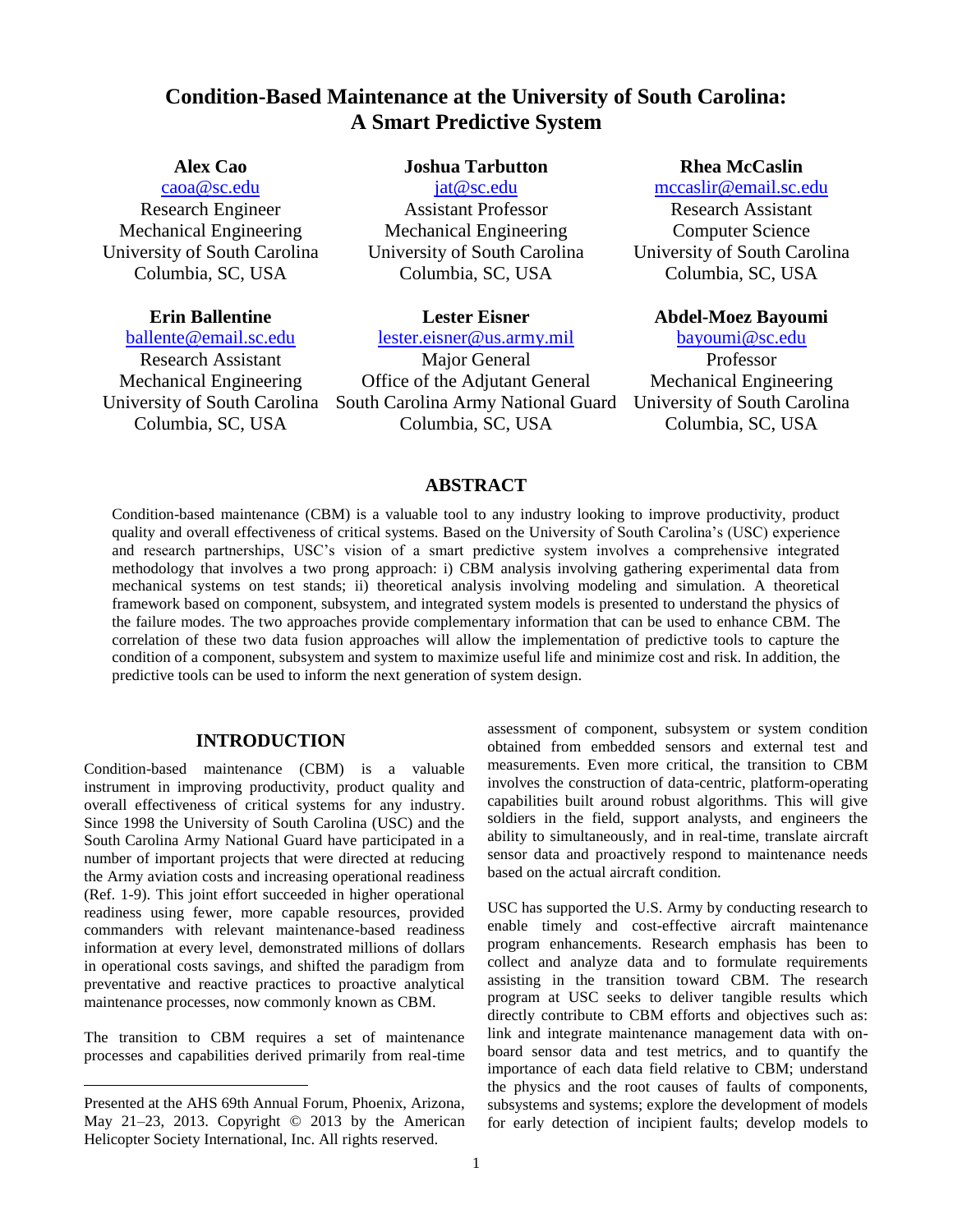predict remaining life of components, subsystems and systems.

USC has continued to refine its CBM roadmap and vision and has arrived at what is now referred to as *a smart predictive system*. This vision incorporates the integration of mechanical systems with that of simulation suites to produce a set of predictive tools that will enable the pro-active planning of future maintenance schedules and actions needed to maximize component life while minimizing risk and cost. It will also inform the design of future components by eliminating the root causes found in current systems. This integration of mechanical systems and simulation suites will transform CBM into a smart predictive system.

### **BACKGROUND**

.

Condition-based maintenance is an information-driven process used to better maintain systems. CBM uses data from the actual operating condition of system components to determine maintenance needs. This is accomplished by optimizing system operation by maximizing the interval between repairs and minimizing the frequency and costs of unscheduled repairs and downtime. This allows the transformation from reactive maintenance procedures to proactive ones. CBM also advances the design of new and/or existing components and subsystems.

Two typical maintenance strategies are run-to-failure management and preventive maintenance practices. Run-tofailure management entails waiting to perform maintenance actions after the component has failed. An example would be a stereotypical teenager with their first car who chooses to ignore maintenance needs until something breaks down that makes the car undriveable. While possibly saving money in the short-term, it always turns out to be more expensive in the long-term with higher repair costs and longer downtimes. Preventive maintenance is a time-based or a usage-based scheduled maintenance. Engine oil is a good example of both time-based and usage-based since recommendations for scheduled maintenance is based on either the time since the last oil change (time-based) or mileage (usage-based); whichever event occurs first. Preventive maintenance can be more costly if the scheduled maintenance takes place before it is actually needed resulting in additional unnecessary maintenance actions and costs.

### **RATIONALE FOR A CBM SYSTEM (PRODUCT)**

CBM is typically viewed only as a maintenance management tool used to prevent unscheduled downtime and catastrophic failures. However, it can also be utilized as a system optimization tool. CBM can be used to significantly improve maintenance procedures and practices for all critical systems. Moreover, it can act as a reliability improvement tool to measure deviations from nominal operating parameters allowing personnel to plan and schedule minor modifications to prevent further degradation of the component or system thus eliminating the need for major repairs and downtime in the future. Used correctly, CBM can eliminate unnecessary downtime, both scheduled and unscheduled; eliminate unnecessary corrective and preventive maintenance actions; extend the useful life of critical systems; and reduce the total life-cycle costs of these systems (Ref. 10).

### **IMPLEMENTING CONDITION-BASED MAINTENANCE METHODOLOGY**

CBM is dependent on the collection of sensor data, and the processing, analysis and correlation of that data to maintenance actions. The initial investigation phase involves gathering historical data from maintenance records and Health Usage Monitoring System (HUMS) units to correlate the two disparate data sources. Maintenance records contain qualitative data such as maintainers' observations of components, diagnosis of component health, any necessary corrective actions taken and (sometimes) the degree of success of these maintenance actions. This information is unique in nature and is not measureable by any sensor. HUMS contain quantitative data such as condition/health indicator values calculated from sensor readings taken during flight. Combining qualitative and quantitative data together into an analytical form for data mining is a nontrivial process. Manual processing would be time-consuming and cost-prohibitive for any large data source and be susceptible to transcription errors. Tools such as natural language processing are needed to process and transform maintenance records into a data format that can easily be processed by data mining algorithms (Ref. 11). This will enable the development of relationships between the condition/health indicators and maintenance actions to help identify failure modes, symptoms of known faults and root causes (Figure 1 - background investigation stage).

#### **Smart Predictive System**

USC's vision of integrating mechanical systems with that of simulation suites leads to the creation of a comprehensive integrated methodology that utilizes a smart suite of sensing, control and data fusion for the next generation of A Smart Predictive System or "CBM+" (Figure 2). It involves a two prong approach including i) CBM analysis involving gathering experimental data from mechanical systems on test stands; ii) theoretical analysis involving modeling and simulation. The following sections discuss the two approaches in more detail.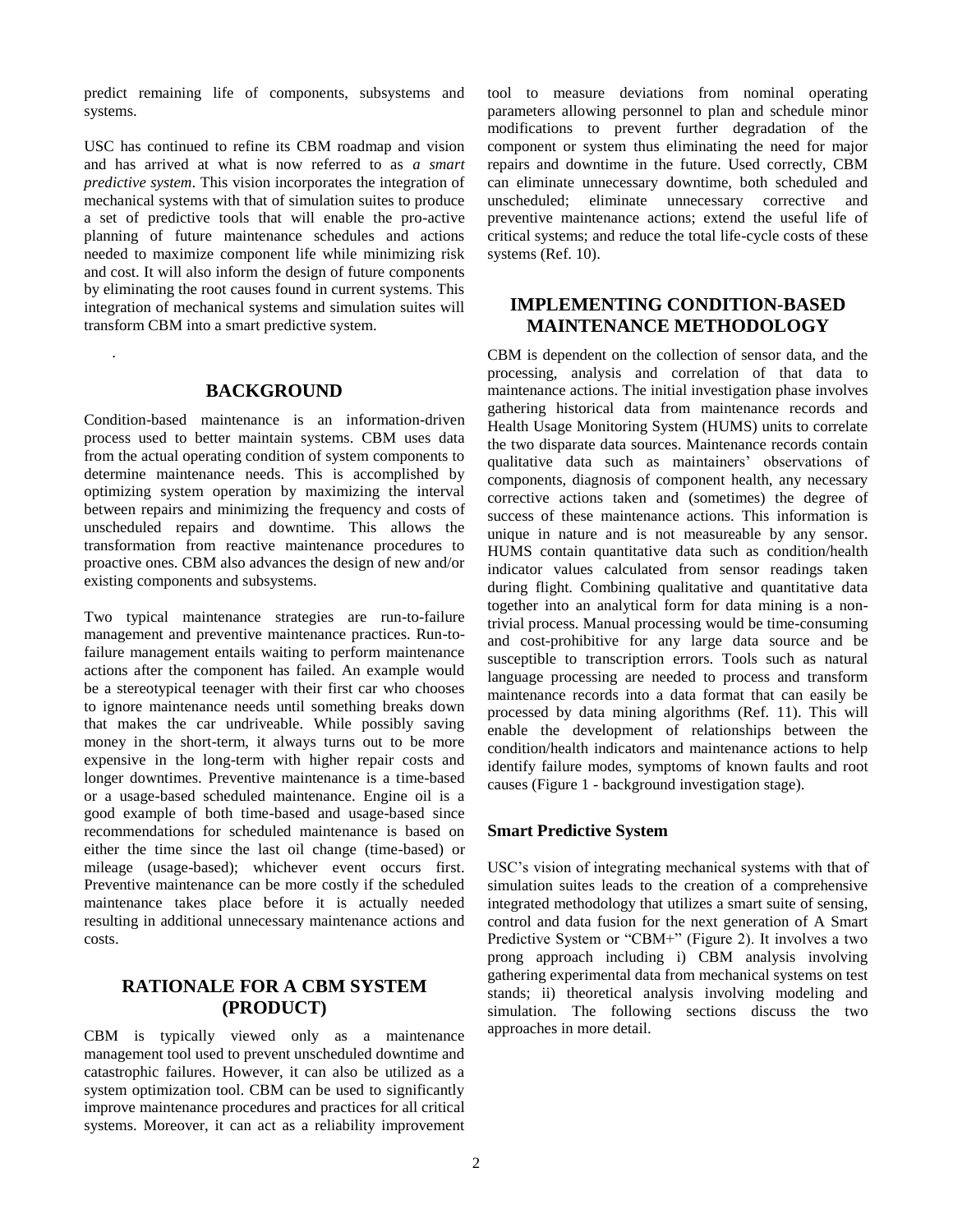

**Figure 1. Roadmap for Condition-Based Maintenance at the University of South Carolina**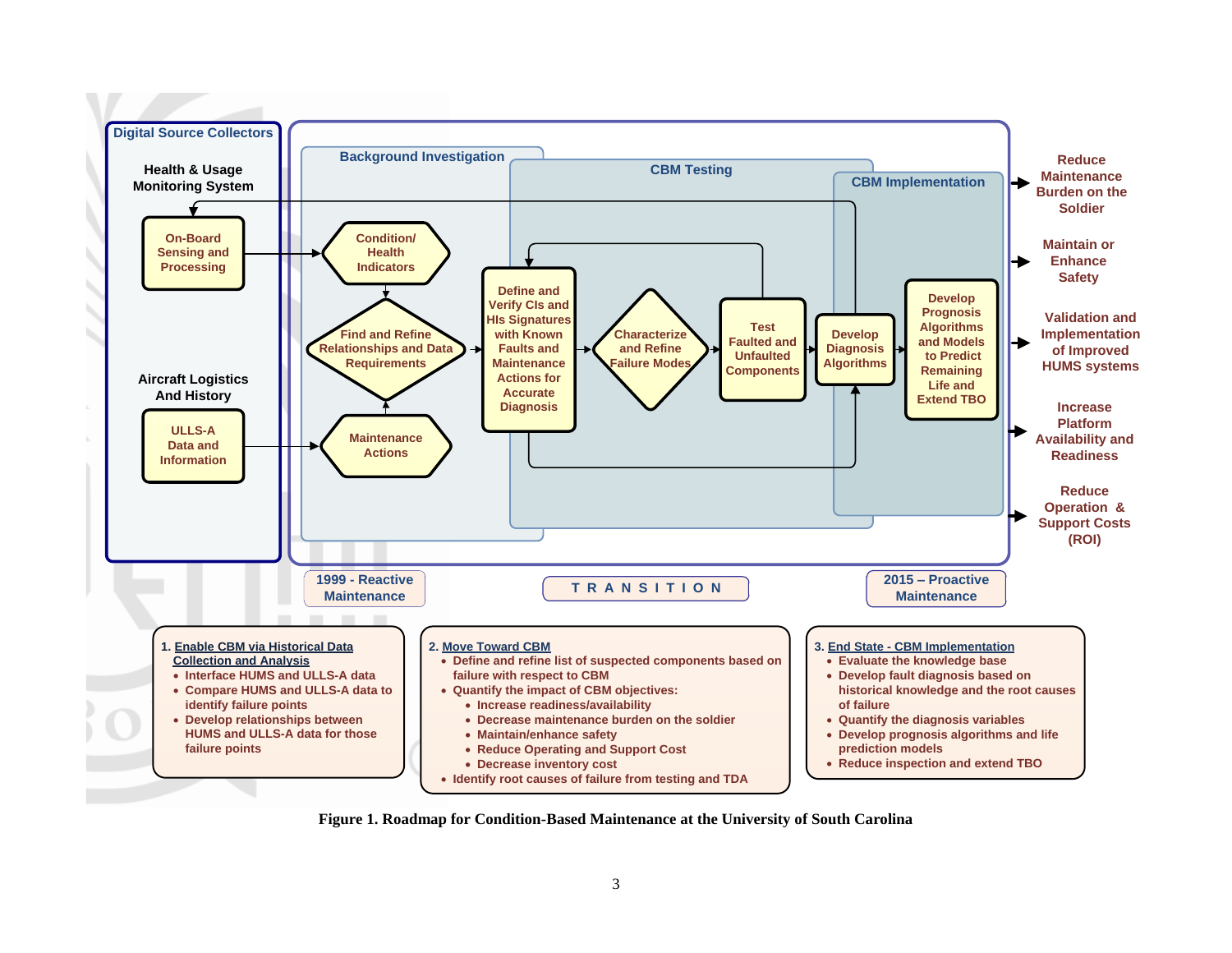

**Figure 2. USC's vision of integrating mechanical systems with that of simulation suites**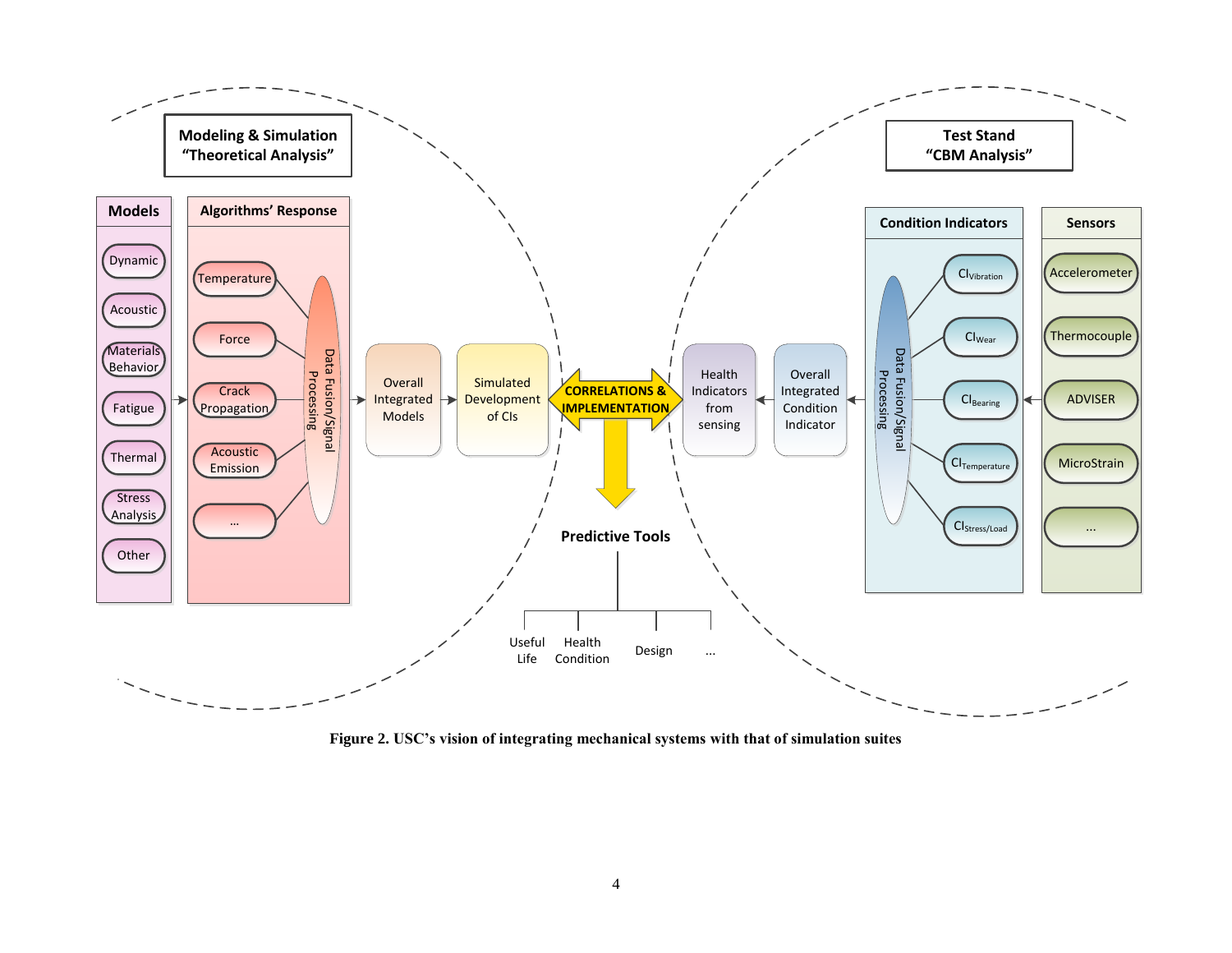### **CBM Analysis**

The testing phase is an iterative process that involves using the failure modes identified from the initial investigation phase. The failure modes are used to create new or verify existing condition/health indicator signatures. Testing is used, in turn, to characterize or refine these CIs. The testing of faulted versus unfaulted components allows the definition of boundaries separating nominal operating condition with abnormal conditions (Figure 1 - CBM testing stage). Moreover, fault testing allows validation and refinement of existing CIs. More specifically, seeded fault testing allows the examination of possible fault progression and severity in a controlled reproducible environment. Test data from fault testing and failures, along with the qualitative data gained from inspections or tear down analysis is used to correlate the CIs with faults and degree of severity for diagnostic purposes. This enhances understanding of the underlying problem and relates CIs to physical parameters (e.g. bearing failure). This iterative process produces fault-correlated condition indicators based on historical knowledge and failure modes.

In addition, during the CI development phase, the CIs can in turn be combined using data fusion/signal processing techniques to create an overall integrated condition indicator (Figure 2 – Condition Indicators block). The benefits include a potentially richer source of information from an integrated sensor suite that a single sensor/condition indicator could not provide by itself. This data-fused CI would lead to a health indicator based on an integrated sensor suite.

The aeronautical design standard recommends that the seeding of faults concentrate on the actual failure modes regardless of the root cause. Test articles should be chosen based solely on the expected failure modes (Ref. 12). However, determining the root cause of failures can prove difficult. The actual failure modes can be informed from system models and simulations to address this deficiency by examining both experimental and model based simulation of root causes and failure modes.

#### **Theoretical Analysis**

To monitor the health of components and detect failures requires an understanding of the physics of the failure mechanisms. This understanding requires that data collected from the system be correlated with specific component condition-based usage. Historically, these correlations were developed based on costly instrumentation, physical tests and empirical relationships.

Using a theoretical framework based on component, subsystem, and integrated system models can be used to understand the physics of the failure modes (Figure 3). This helps determine root causes of failure, the type of sensor to measure data and where to strategically place the sensor. The data from the model's responses from energy inputs is used for the algorithm development of condition indicators that are sensitive to specific faults and failure modes. Model inputs can be velocity, forces, heat source, cracks etc. The model's response would be in terms of stress, strain, temperature etc. The simulated system models would be used for data fusion where virtual sensors are used to sense and monitor system health in cases where a single sensor is not able to provide adequate information (Figure 2 – Algorithms' Response block). The models would encapsulate the dynamic, acoustic, material (stress, strain), and thermal response of component and subsystem models and relate them to the overall system model (Figure 2 – Models block). The utilization of component, subsystem and system models allows for the identification and classification of fault and failure mechanisms that might not be possible or practical to create in a field or test environment.

The integrated system model will be efficient through its use of data fusion and signal processing through the creation of



**Figure 3. Theoretical framework based on component, subsystem, and integrated system models using a main transmission as an example.**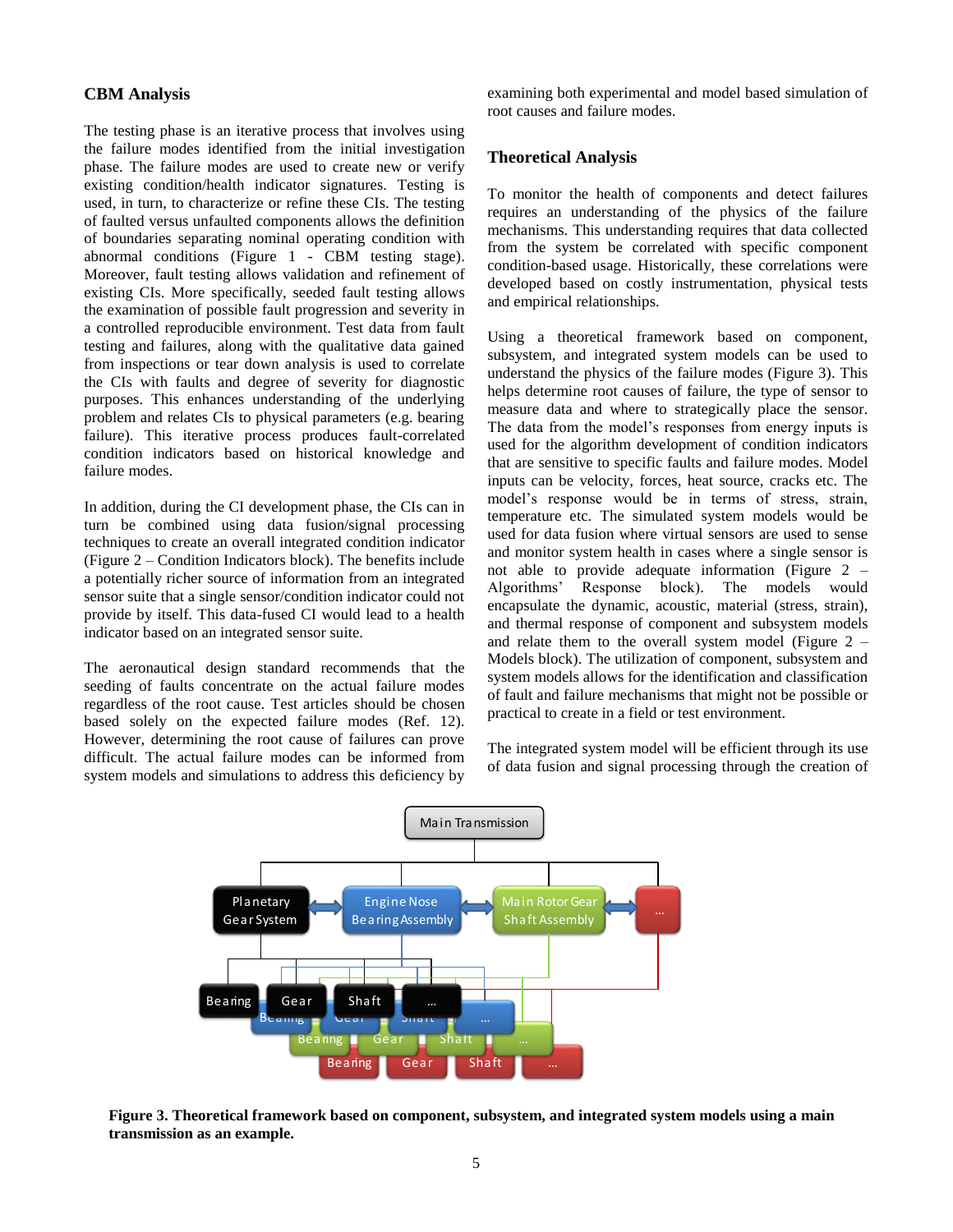additional CIs without the need for additional sensors. In addition, data fusion of different simulation models would take into account potential model interaction yielding a richer source of information than a single model by itself. An integrated model can ascertain the effect that a fault has on the functionality of the various elements of the system.

This integrated system model will greatly accelerate the development of new condition indicators and algorithms while also helping to support and inform testing of the system (Figure 2 – Double Arrow connecting two analyses section). Also, assessing the CBM data to determine gaps in the data can provide insight into any additional modeling and simulation required to support algorithm development. Data gaps can be defined as missing information or data that, if existed, would significantly increase knowledge about the algorithm. This is where models and simulations can play an important role by filling in data gaps in testing data. Simulations will allow us to track the virtual condition indicators values as faults progress with time. The reliability and robustness of the modeling and simulation capability of the proposed algorithm can be demonstrated with sensor data from a test stand.

In summary, the models and simulations can be used to determine strategic sensor resource utilization, develop new condition indicators, and capture the health of the complete system.

#### **Predictive Tools**

CIs from the simulation models can be correlated with existing CIs and sensor data. With the implementation of data fusion of CBM and theoretical analysis (Figure 2 – Predictive Tools section), predictive tools can be developed based on the current status of component and fault progression models from the analyses. Such tools can be used for predicting remaining useful life (RUL), predicting current and future health status of components under various flight conditions and to inform the design of future components by eliminating the root causes found in current systems. Prognosticating RUL will enable the pro-active planning of future maintenance schedules and actions needed to maximize component life while minimizing risk and cost. The data fusions of these integrated analyses are used to transform CBM into a smart predictive system or CBM+.

### **University of South Carolina**

USC's implementation of CBM has resulted in a reduced maintenance burden on personnel. This was achieved through a reduction in both corrective maintenance actions and required number of inspections and/or overhauls. Consequently, this increased system availability and operational readiness allows for a higher throughput. Supply chain efficiency was increased by decreasing the need to stock a large variety and/or number of parts since there were

fewer unscheduled repairs. Future required maintenance actions will be predictable. Overall, the aforementioned items reduced operations and support costs while maintaining or enhancing safety. This leads to increased morale from the end user and increased confidence in the system (Figure 1 – Outcomes of CBM Implementation stage). These methodologies and techniques by themselves are necessary but not sufficient for an effective CBM program. It also requires extensive training and dedicated personnel with the support of management.

Several cases of value added have been seen from the USC's implementation of CBM. One case study is the cost-benefit analysis of an on-board vibration monitoring system that reduced costs of maintenance test flights by 80% over an 8 year span. This cost-benefit analysis also helped to significantly reduce the incidence of unscheduled maintenance actions as a percentage of total maintenance actions (Ref. 13). Another case study is the component testing of the AH-64 tail rotor gearbox assembly which was frequently leaking grease (Ref. 14). Through seeded fault testing, USC managed to change the maintenance schedule of the tail rotor gearbox to reduce operation and support costs. As a result, several new maintenance awareness releases were issued changing future maintenance procedures

### **CONCLUDING REMARKS**

USC's vision of a smart predictive system involves the integration of CBM analysis and theoretical analysis with the use of data fusion. Models and simulations can be used to determine strategic sensor resource utilization, develop new condition indicators, and capture the health of the complete system. Data fusion of CIs and models creates a richer source of information from an integrated sensor suite and system model that a single CI or simulation could not provide by itself. The correlation of these two data-fused approaches will allow the implementation of predictive tools to capture the condition of a component, subsystem and system to maximize useful life and minimize cost and risk. Moreover, predictive tools can be used to inform the next generation of system design.

### **ACKNOWLEDGMENTS**

The authors would like to acknowledge the support of the South Carolina Army National Guard, DoD, AED, AMCOM, AATD, NAVAIR, NEI, Boeing, and Honeywell for their support of this research.

#### **REFERENCES**

<sup>1</sup>Bayoumi, A., Ranson, W., Eisner, L., Grant, L.E., "Cost and effectiveness analysis of the AH-64 and UH-60 on-board vibrations monitoring system", Aerospace Conference, 2005 IEEE, 5(12), March 2005, pp 3921-3940.